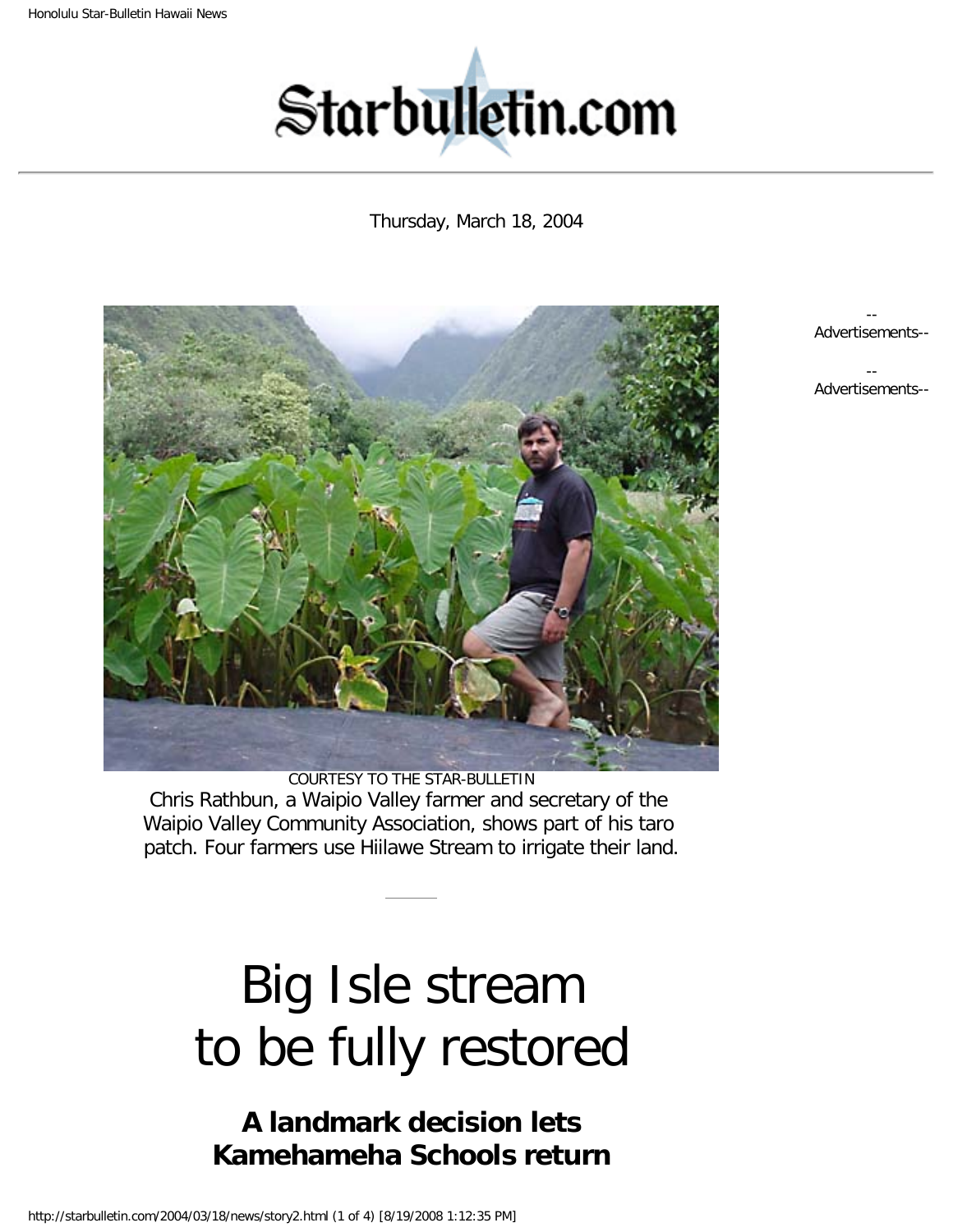## **original flows to Waipio Valley**

By Mary Vorsino [mvorsino@starbulletin.com](mailto:mvorsino@starbulletin.com?subject=http://starbulletin.com/2004/03/18/)

Two Big Island streams will return to their original flows by this summer, ending more than a century of water diversion that diminished Hiilawe Twin Falls and left Waipio Valley taro farmers without their main irrigation source.

In an unprecedented decision yesterday, the state Water Commission invoked the 1987 state Water Code to restore the streams. The only similar case was the partial restoration of Waiahole, Waianu and Waikane streams in Windward Oahu in 1997, said Kapua Sproat, an attorney with the environmental nonprofit EarthJustice.

"It's the first time ever that a stream system will be fully restored," she said.

In 2002, landowner Kamehameha Schools requested a permit to abandon Lalakea Ditch, which diverts about 2.5 million gallons of water daily from Lalakea and Hakalaoa streams into an unused gully.

The commission granted permission yesterday, allowing a portion of the ditch to be dismantled and the streams to once again flow over the falls and into a stream that now irrigates at least four Waipio Valley taro farms.

"Right now the (Hiilawe) Stream's dry most of the time ... and so restoring the stream will be tremendous," Sproat said. "The benefits will be immediate."



Kamehameha officials said the diverted streams should be fully restored by the summer.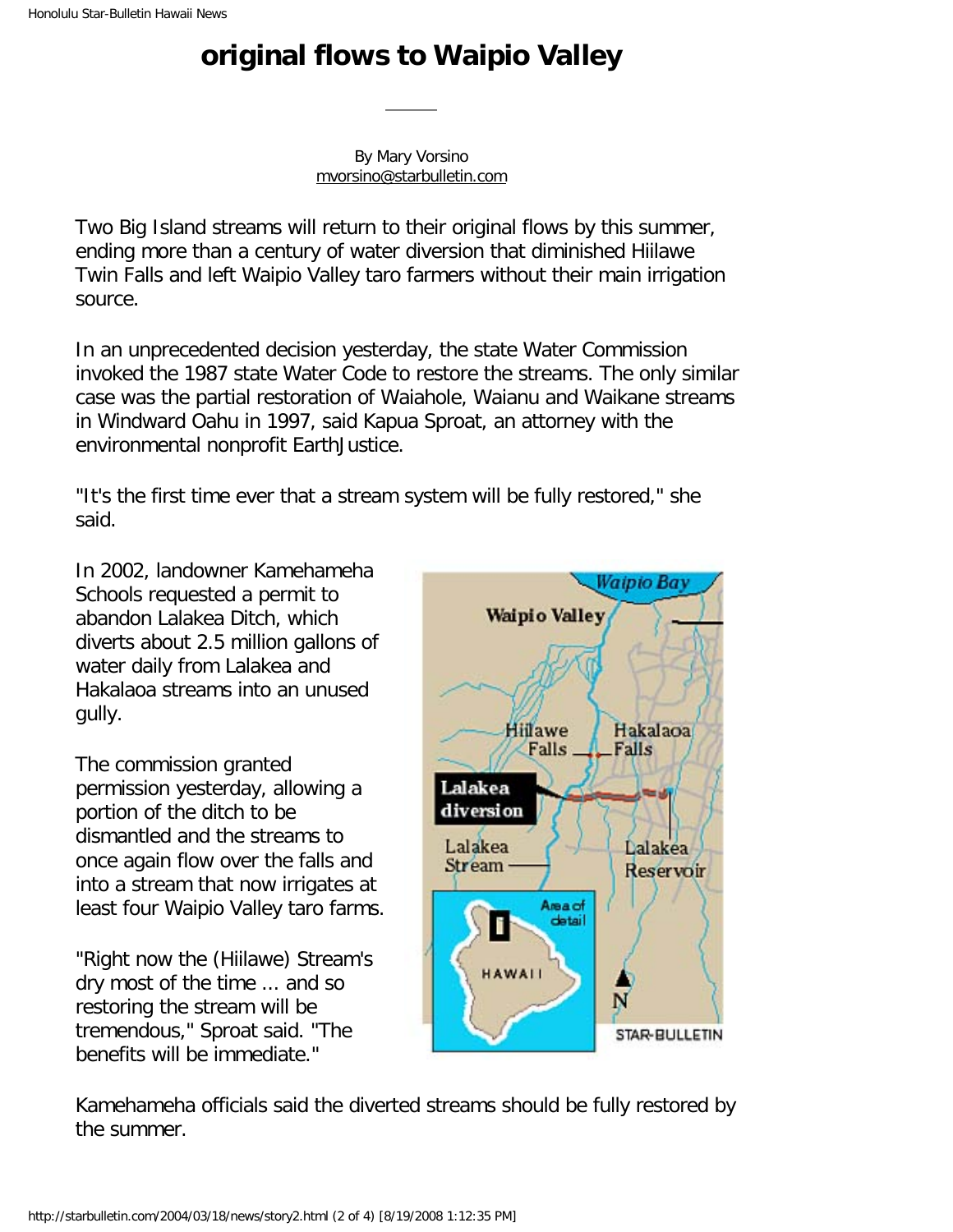"The community is very pleased that Kamehameha Schools has recognized that ... the cultural practices, native species and scenic beauty that they (the streams) support are the most important and valuable uses of Hawaii's water resources," said Chris Rathbun, secretary of the Waipio Valley Community Association. "We're just very, very happy and excited to know that the waterfall is going to be restored."

The Lalakea ditch was built in 1900, decreasing the amount of water sent over the 1,000-foot falls.

Today, both waterfalls are present only after heavy rain. Meanwhile, water from the diverted streams goes unused, said Kamehameha Schools water resources manager Manabu Tagomori.

Kamehameha bought the ditch and thousands of its surrounding acres from Hamakua Sugar Co. a decade ago. The company used water from the diverted streams until it closed in 1989.

In 2002 the Water Commission fined Kamehameha for an improper diversion of water from the streams. The school filed a request to abandon the ditch later that year.

Some Big Island farmers had told the commission that the diversion was important as a backup should the lower Hamakua Ditch malfunction.

But Tagomori said Kamehameha "couldn't find any farmer stepping to the plate."

"We couldn't find any user for the water," he said. "We did open the doors for ... almost two years, trying to work out a situation."

EarthJustice joined forces with the Waipio Valley Community Association on the issue in 1998. The association has been fighting for restoration of the streams since 1988, Rathbun said.

Rathbun, who is also a Waipio Valley farmer, filed a citizen's complaint with the water commission in 1995, seeking a dismantling of Lalakea Ditch. But the commission took no action in that case.

Three years later, the Waipio Valley association, represented by EarthJustice, filed a similar complaint and again received no ruling from the commission. In 2000, EarthJustice filed another petition, which was never ruled on, to stop the Lalakea Ditch diversion.

"Abandoning the Lalakea Ditch and restoring the streams is necessary to support native stream life and the traditional and customary practices that